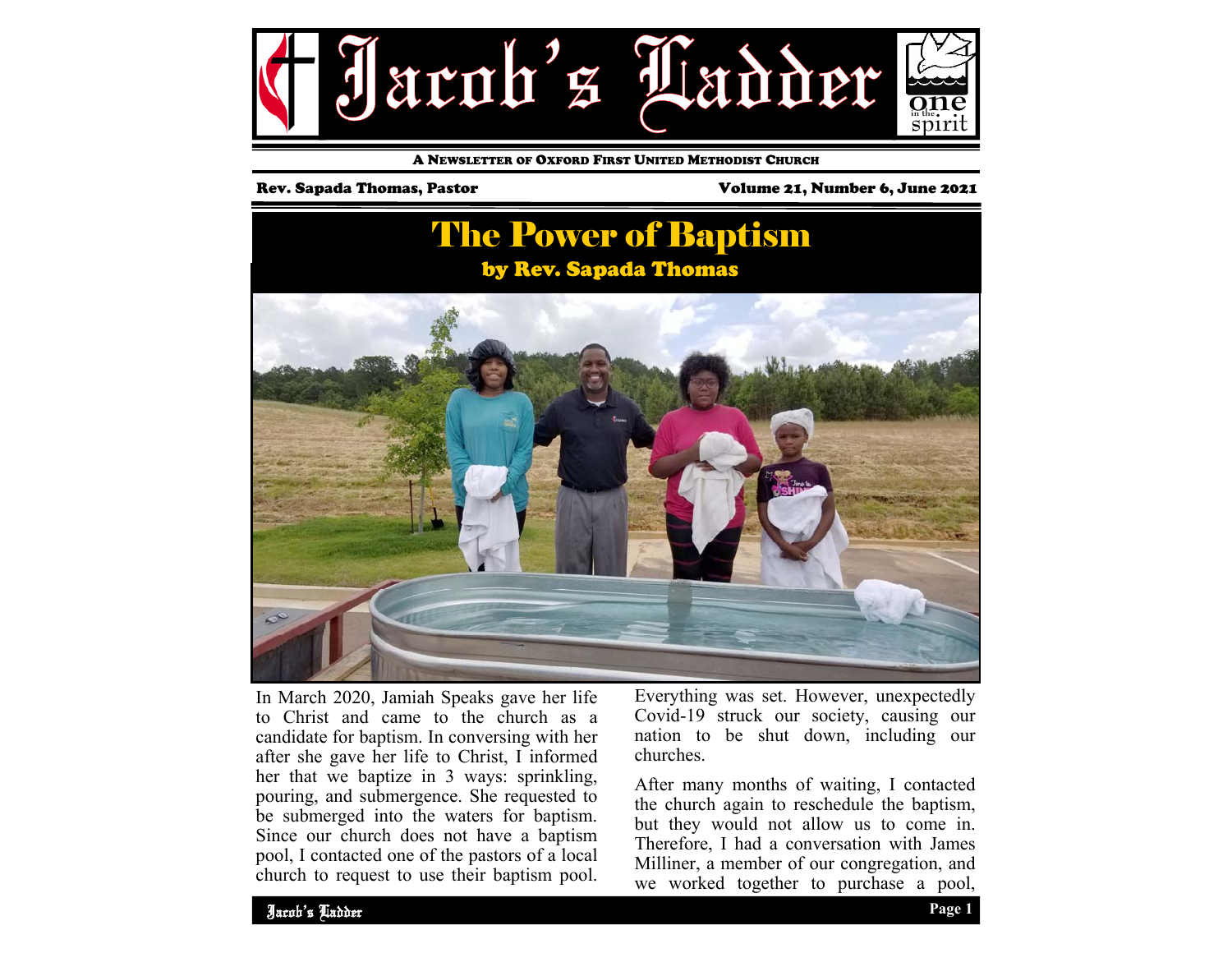feeding trough, container (however you want to describe it), to have the baptism at our church. God spoke to me and said, "You only need water, witnesses, and the Power of the Holy Spirit to have a baptism.

It was then that God led me to have the baptism at the church, in a feeding trough, on the back of a trailer. In some ways, this was a humble manner just as Jesus was born in a manger in Bethlehem. On May 16, 2021, **Jamiah Speaks, Makenzie Dukes, and Makhia Wilson** (pictured on page one) were baptized in the Power of the Holy Spirit, with witnesses and water. Thanks be to God for the Power of Baptism on the lives of these three young ladies.

This, however, was not the only baptism performed at the church in the month of May. On the 9<sup>th</sup> Little Miss Asa Grace Mister **Johnson** (pictured below) was baptized on Mother's Day. Just 9 months old, Asa Grace is the daughter of Thomas Christopher Johnson and Amber Monesha Mister, who is the daughter of Trudie Perry Mister, and the niece of Niler P. Franklin.



## Oxford First Graduates Recognized

Oxford First recognized their 2021 graduates on May 23rd. Barbara Wortham presented certificates and gifts to the following students: Ty Milliner, Nevin Mitchell, and Dkhylen Mosley from Lafayette High

and Quad Henry from Oxford High School; School; D'Nijal J. Gipson (DJ), Kennedi Milliner, Khasanti Hervey, Kendranna Barr, and Chris Spearman from Northwest Mississippi Community College.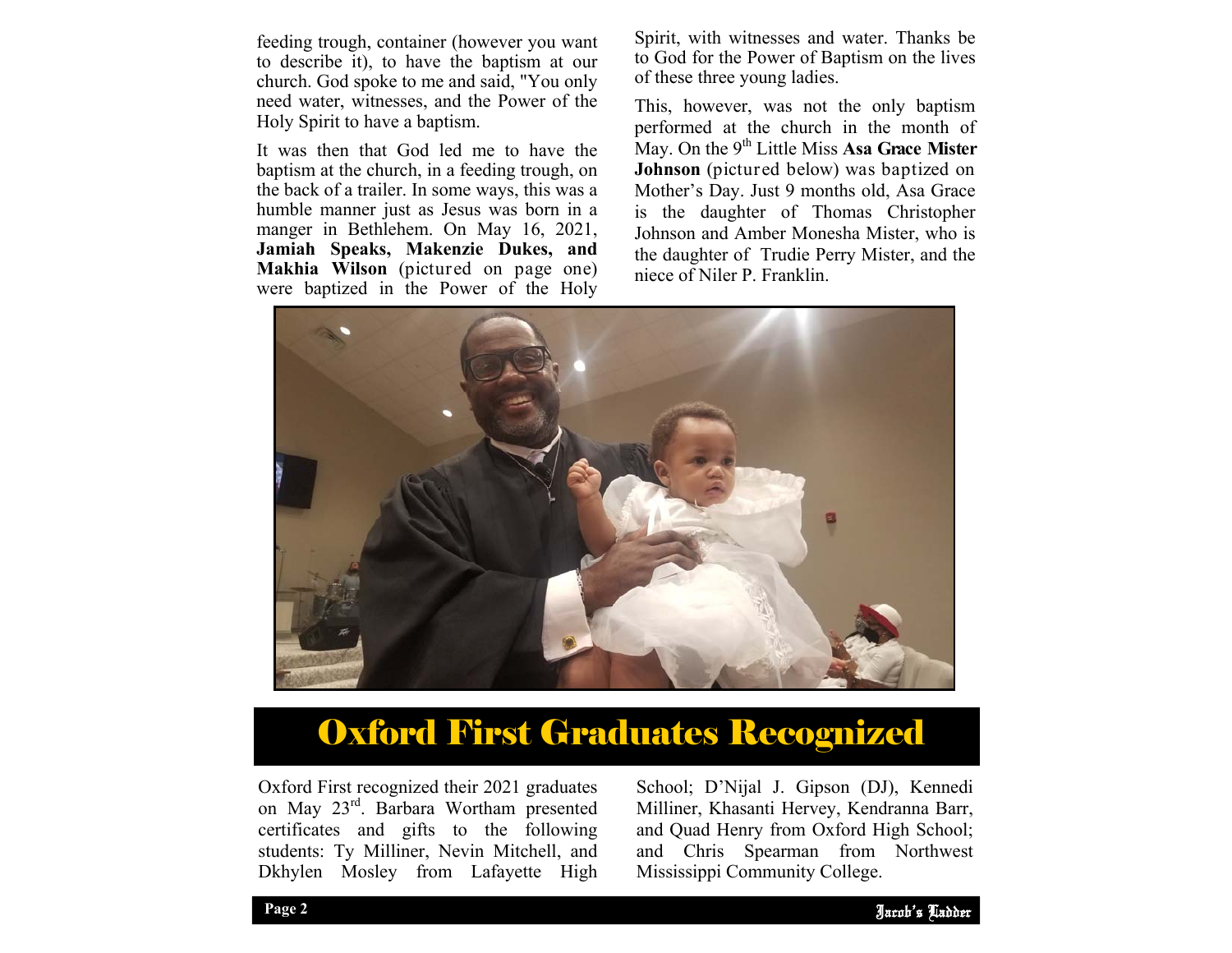# Mothers Recognized on Mother's Day



# Vacation Bible School (June 14-16)

### by Rev. Sapada Thomas



We are excited to announce that this year's Vacation Bible School will be held on June

14, 15, and 16, from 6:00 PM to 8:00 PM each night. This year's theme for VBS is